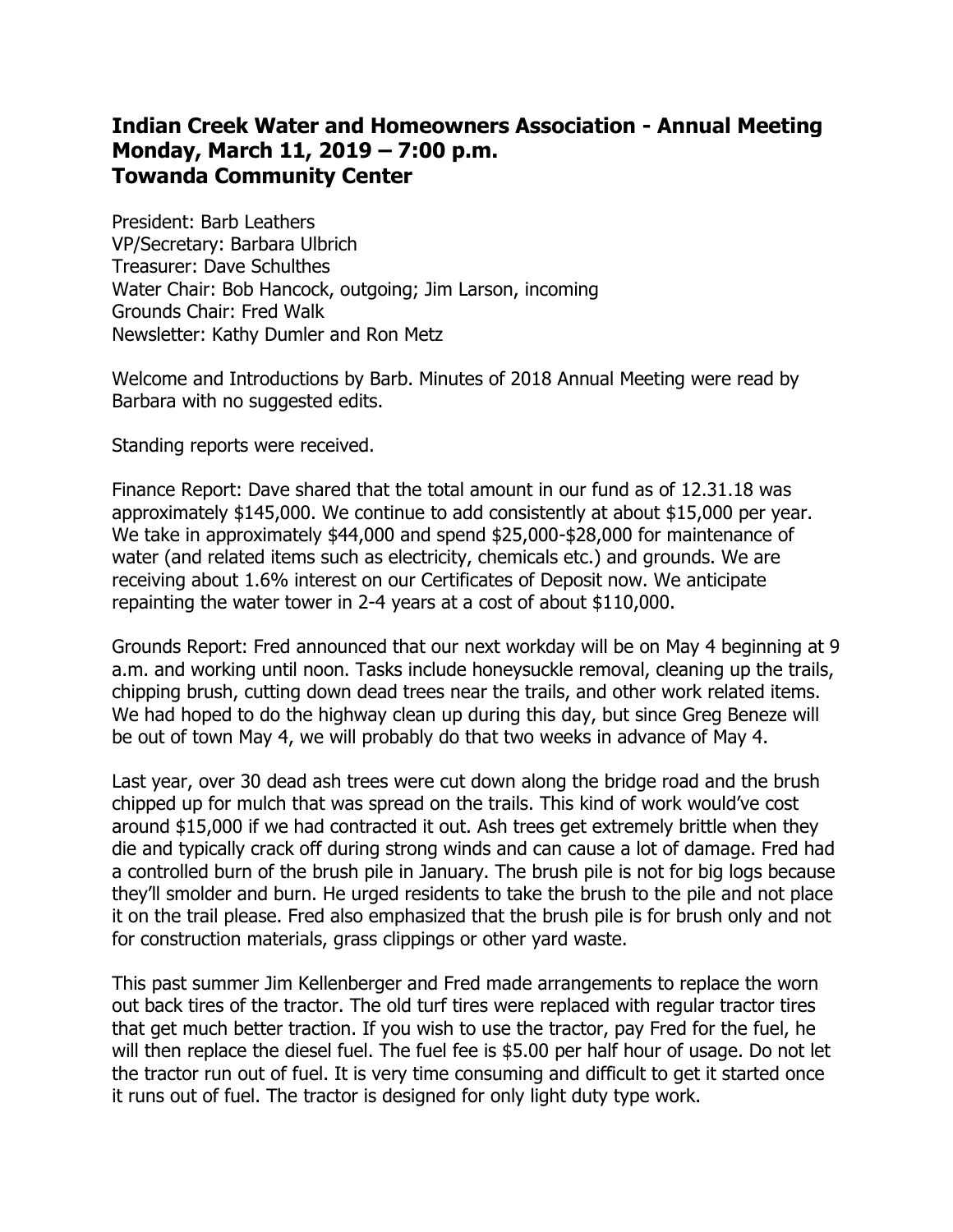Rod Hinderliter, Kathy Hinderliter and Fred built fifteen birdhouses, two owl houses, one purple martin house, and repaired many of the original birdhouses in the common ground area. The new houses were installed on fence posts, and trees along and near the trails. The Audubon Society came out and did a bird count this past spring and fall. An Illinois Wesleyan University faculty member and his students came out to Indian Creek this July and conducted a mussel count of Money Creek. Please see recent newsletters for the results of the mussel and bird counts.

Water report. Bob reported that water usage averages about 16,000 gallons per day, with usage heavier during summer months. We've had some months when we've used a million gallons and that is very stressful to our water system. Overall expenses are about the same as last year.

The OmniSite warning system paid for itself in February, when the temperatures plunged below zero and our heater did not function. At that temperature, the standpipe could freeze and other equipment could fail. Frank Cottrell, our water manager, was out of town. Bob borrowed a propane heater from Rod Hinderliter. We used it for several hours, and then bought a small one for about \$100. The water chair will look into next steps on repairing or replacing our water tower heater, which is now almost 20 years old.

The water chair will begin flushing hydrants once temperatures become consistent. Flushing is always Thursday between 9 and 11.

Frank Cottrell is our water manager. He recently retired from his City of Bloomington job; but he'll continue to be our water manager.

There was a motion by Greg Beneze to elect Jim Larson as new water chair. Kay Liebenow seconded. Jim was elected by a voice vote to the Board water chair position. Frank Cottrell will continue as our water manager. Frank has also agreed to take on ICWHA's regulatory reporting duties. This will include the detailed, painstaking reporting to the Environmental Protection Agency. We had not increased Frank's pay for several years, though he has consistently provided excellent and timely service to us. An increase to \$900/month from \$600/month is warranted. We will still direct calls from subdivision residents to come to Jim, not Frank. Keith Whittum will be a backup to Jim.

Newsletter report. Kathy and Ron take turns publishing the newsletter. If anyone lives next to a new neighbor, please ask them for their email and phone and send to the IC news email.

Other items – Louis Kraft is a Money Creek township trustee. The township's annual meeting is April 9 at 7 pm at the township building. There are no agenda items for roads or bridges.